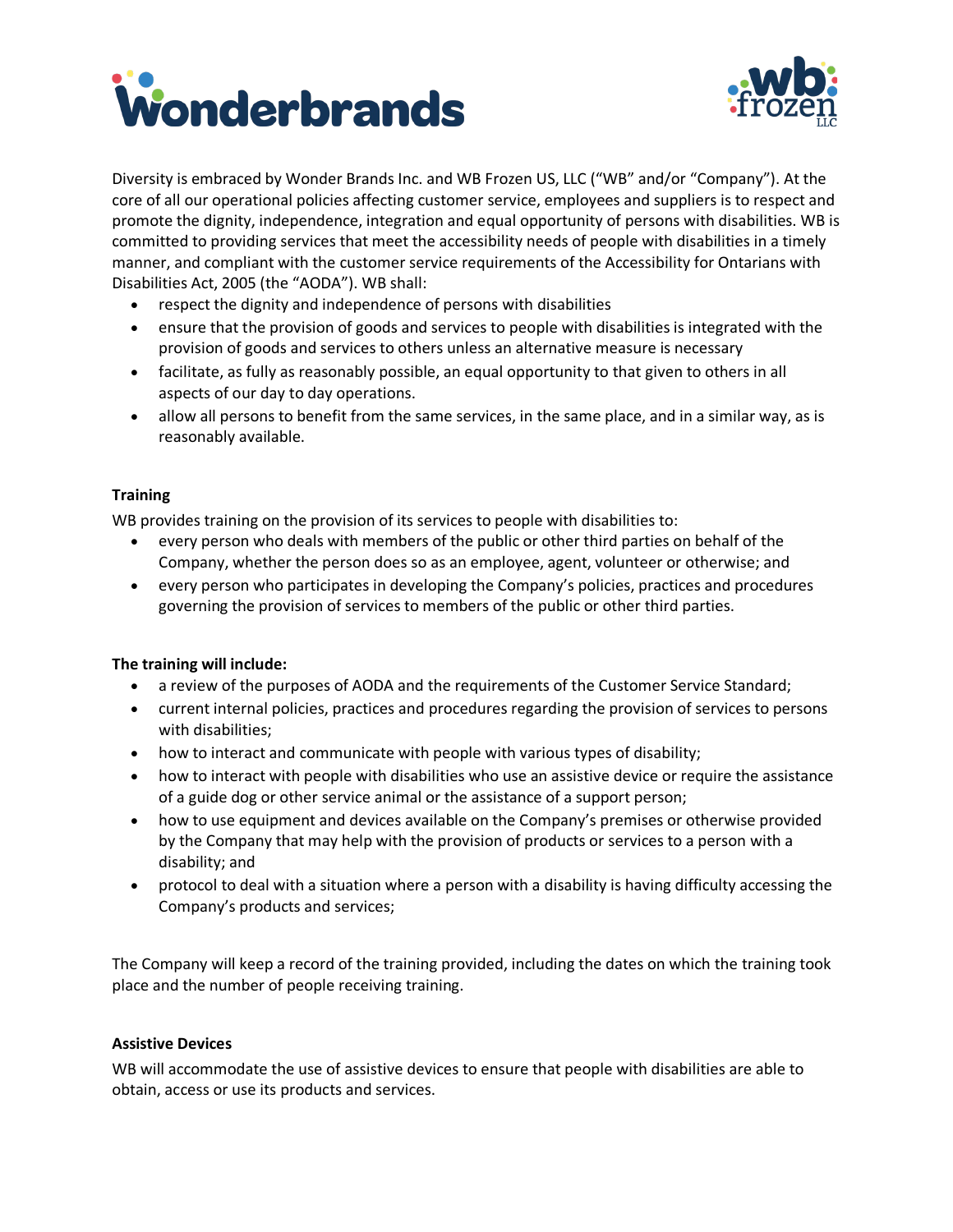### **Service Animals and Support Persons**

The Company will accommodate the use of service animals, including guide dogs. Persons with disabilities may bring their guide dog or service animal on the parts of our premises that are open to the public or other third parties, except where the animal is excluded by law. If the service animal is excluded by law, reasonable steps will be taken by the staff to accommodate the person with the disability on a case by case basis, such as meeting the person in a different part of the premises.

Persons with disabilities may be accompanied by a support person. On rare occasions, a manager may require that a person with a disability be accompanied by a support person, if necessary to protect the health and safety of the person with the disability. In these instances, managers will suggest appropriate alternatives and provide assistance to those persons to enable them to access the Company's products and/or services.

When a support person is required (e.g., sign language facilitators, interpreters, etc.), he or she will be permitted to accompany the person with the disability on the parts of our premises that are open to the public or to such Company sponsored or required meeting or event. The support person may be required to sign in with his/her name, address, identification, and name of the accompanied person with disability. WB will ensure that all employees, volunteers and third parties dealing with the public are trained in how to interact with persons with disabilities who are accompanied by a service animal or support person.

### **Accessible Document Formats**

Within a reasonable time following a request by a person with a disability, the Company will take steps to make documents available in a format that is accessible to that person, unless it is not technically feasible to do so.

#### **Communication**

Employees will communicate with persons with disabilities in ways that take disability into account. This means that employees will communicate and interact with persons with disabilities in a manner that enables them to use and receive the Company's products, services and facilities. The Company will train employees to interact and communicate with persons with various types of disabilities.

#### **Feedback**

The Company has established a process for receiving and responding to feedback about the manner in which it provides services to persons with disabilities.

Should members of the public wish to provide feedback they may do so by contacting via telephone at 1-800-590-6861 or in writing at Wonder Brands Inc., 1425 The Queensway, Etobicoke, Ontario M8Z 1T3. Feedback will be responded to as soon as reasonably practicable. Upon request, the Company will provide feedback in an accessible manner. The Company may consult with the person with the disability to determine the person's accessibility needs due to disability.